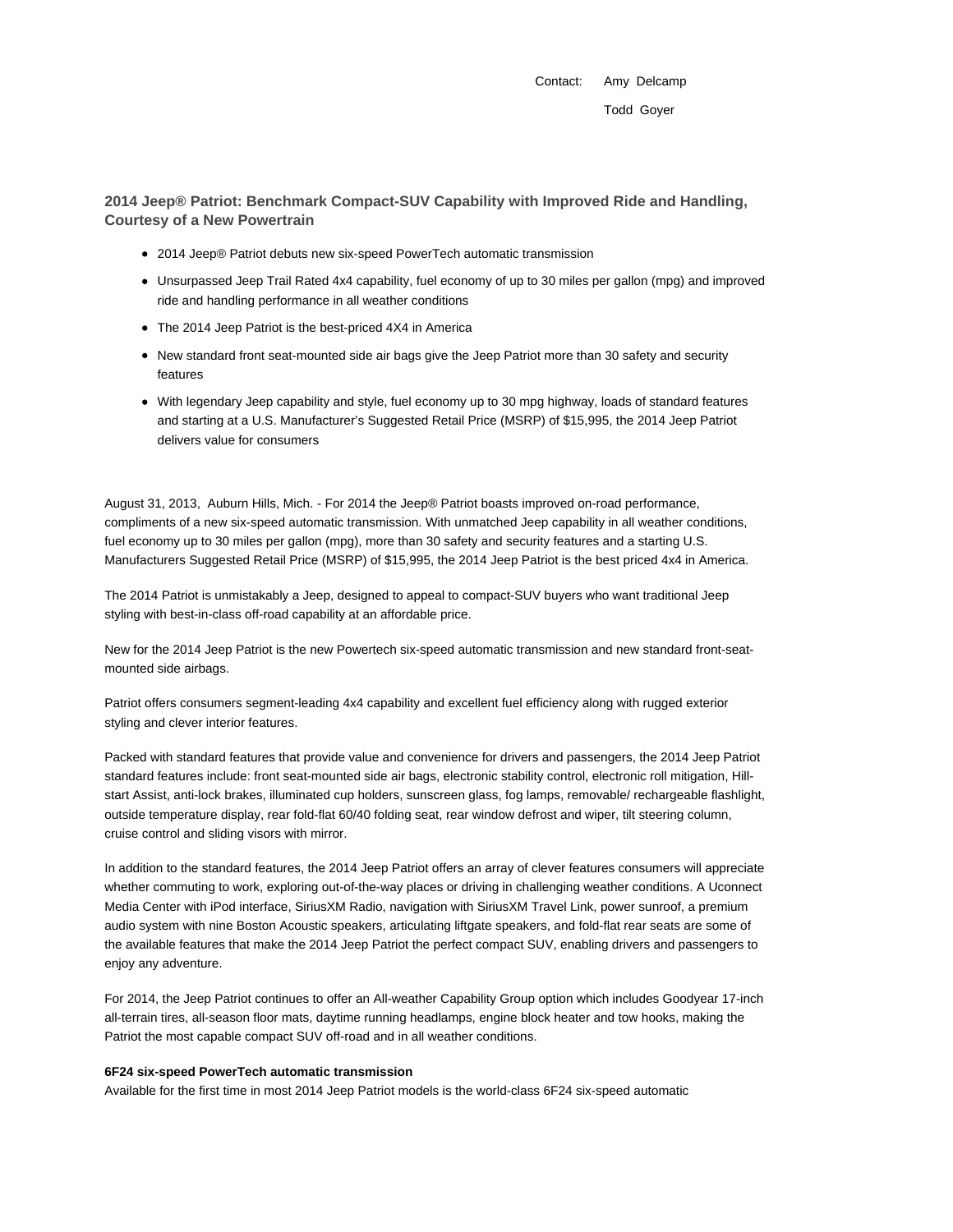transmission. Independently developed by PowerTech and refined for application in the 2014 Jeep Patriot, the sixspeed automatic is fully electronic and designed for fuel efficiency and improved performance.

Compact and lightweight, the 6F24 eliminated many potential extra engineering efforts from a packaging standpoint with the chassis layout. Overall length of the transmission is 378.5 mm.

The six-speed automatic features a closely aligned 5.46 gear spread that provides nearly imperceptible shifting from launch through highway speeds. With a 4.21 first gear and standard Auto Stick for manual-like shifting, acceleration characteristics deliver fun-to-drive excitement.

With a 0.77 sixth gear, engine rpm is significantly reduced at highway speeds for optimal fuel efficiency. The stepped shift schedule across all six gears is designed for optimal fuel economy in city driving as well. Customers will notice extremely quiet operation throughout the gear ranges with the use of noise-resistant gears that effectively reduce noise, vibration and harshness (NVH).

The final drive ratio when mated to the 2.0-liter I-4 engine is 3.648. When mated to the 2.4-liter I-4 engine both the 4x2 and 4x4 versions will have a final drive ratio of 3.367.

The new six-speed transmission also helps reduce cost of ownership and maintenance costs with its fill-for-life design. There is no transmission dipstick, and transmission filter or fluid changes are not required under normal driving conditions. Low-viscosity fluid is used to improve fuel economy by enabling quicker operating temperatures on the transmission to reduce drag on internal components.

### **Segment-leading capability**

The 2014 Jeep Patriot offers customers unsurpassed 4x4 off-road capability with Jeep Freedom Drive II.

Jeep Patriot is available in three drivetrain configurations. In addition to the standard front-wheel-drive system, it also is available with Freedom Drive I and Freedom Drive II.

Jeep Freedom Drive I 4x4 is an available full-time, active four-wheel-drive system with lock mode designed to give drivers year-round assurance with the ability to handle rough weather and low-traction conditions. This active fourwheel-drive system is recommended for daily use, including slick conditions that come with rain and light snow. Freedom Drive I also features a lockable center coupling, giving drivers the ability to put the Jeep Patriot in fourwheel-drive lock mode to handle deep snow, sand and other low-traction surfaces.

The Jeep Freedom Drive II 4x4 Off-road Package is an available four-wheel-drive system that delivers Jeep Trail Rated capability in Patriot form. The Freedom Drive II Off-road Package includes a second-generation continuouslyvariable transaxle with low range (CVT2L) that engages when the off-road mode is activated, 19:1 crawl ratio, 17-inch all-terrain tires and aluminum wheels, a full-size spare tire, skid plates, tow hooks, fog lamps and manual seat height adjuster. The available Freedom Drive II Off-road Package is recommended for off-road situations that include steep grades, occasional wheel lift and rock or log climbing.

The 2014 Jeep Patriot's powertrain is designed to deliver world-class performance and refinement in all weather conditions and fuel economy of up to 30 mpg, all at an affordable, value-packed price.

The 2014 Jeep Patriot delivers up to 2,000 pounds of towing capacity.

#### **Jeep Patriot model lineup**

The 2014 Jeep Patriot offers three available models: Patriot Sport, Latitude and Limited. All are available with frontwheel drive, the Jeep Freedom Drive I full-time active 4x4 system or the Freedom Drive II Off-Road full-time active 4x4 system with low-range capability.

## **Jeep Patriot Sport model**

The 2014 Jeep Patriot Sport model is powered by the 2.0-liter I-4 World Gas Engine (producing 158 horsepower (117 kW) and 141 lb.-ft. (191 N•m) of torque) mated to a five-speed manual transmission. Standard features include: frontseat mounted side air bags, all-row side curtain air bags, electronic stability control, electronic roll mitigation, Hill-start Assist, advanced multistage front and passenger air bags, anti-lock front disc and rear drum brakes, audio jack, fog